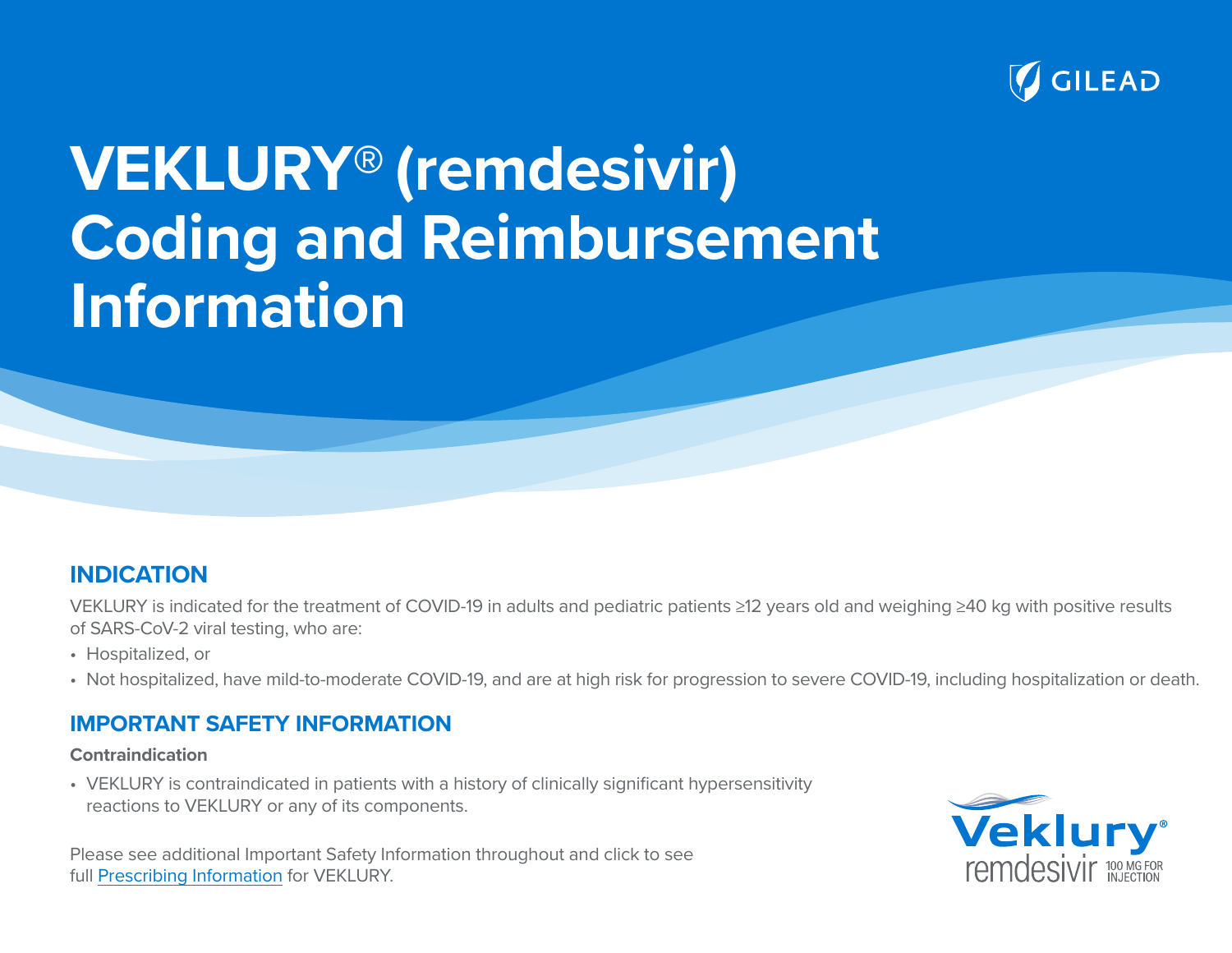# **Contents**

| <b>NDC and ICD-10 codes</b>                                   |  |
|---------------------------------------------------------------|--|
| <b>HCPCS and CPT codes</b>                                    |  |
| <b>New COVID-19 Treatments Add-On Payment (NCTAP) Program</b> |  |

**Disclaimer:** Information provided in this resource is for informational purposes only and does not guarantee that codes will be appropriate or that coverage and reimbursement will result. Customers should consult with their payers for all relevant coverage, coding, and reimbursement requirements. It is the sole responsibility of the provider to select proper codes and ensure the accuracy of all claims used in seeking reimbursement. This resource is not intended to be legal advice or a substitute for a provider's independent professional judgement.

#### **IMPORTANT SAFETY INFORMATION** (cont'd)

#### **Warnings and precautions**

• **Hypersensitivity, including infusion-related and anaphylactic reactions:** Hypersensitivity, including infusion-related and anaphylactic reactions, has been observed during and following administration of VEKLURY; most occurred within 1 hour. Monitor patients during infusion and observe for at least 1 hour after infusion is complete for signs and symptoms of hypersensitivity as clinically appropriate. Symptoms may include hypotension, hypertension, tachycardia, bradycardia, hypoxia, fever, dyspnea, wheezing, angioedema, rash, nausea, diaphoresis, and shivering. Slower infusion rates (maximum infusion time of up to 120 minutes) can potentially prevent these reactions. If a severe infusion-related hypersensitivity reaction occurs, immediately discontinue VEKLURY and initiate appropriate treatment (see Contraindications).

Please see additional Important Safety Information throughout and click to see full [Prescribing Information](https://www.gilead.com/-/media/files/pdfs/medicines/covid-19/veklury/veklury_pi.pdf) for VEKLURY.

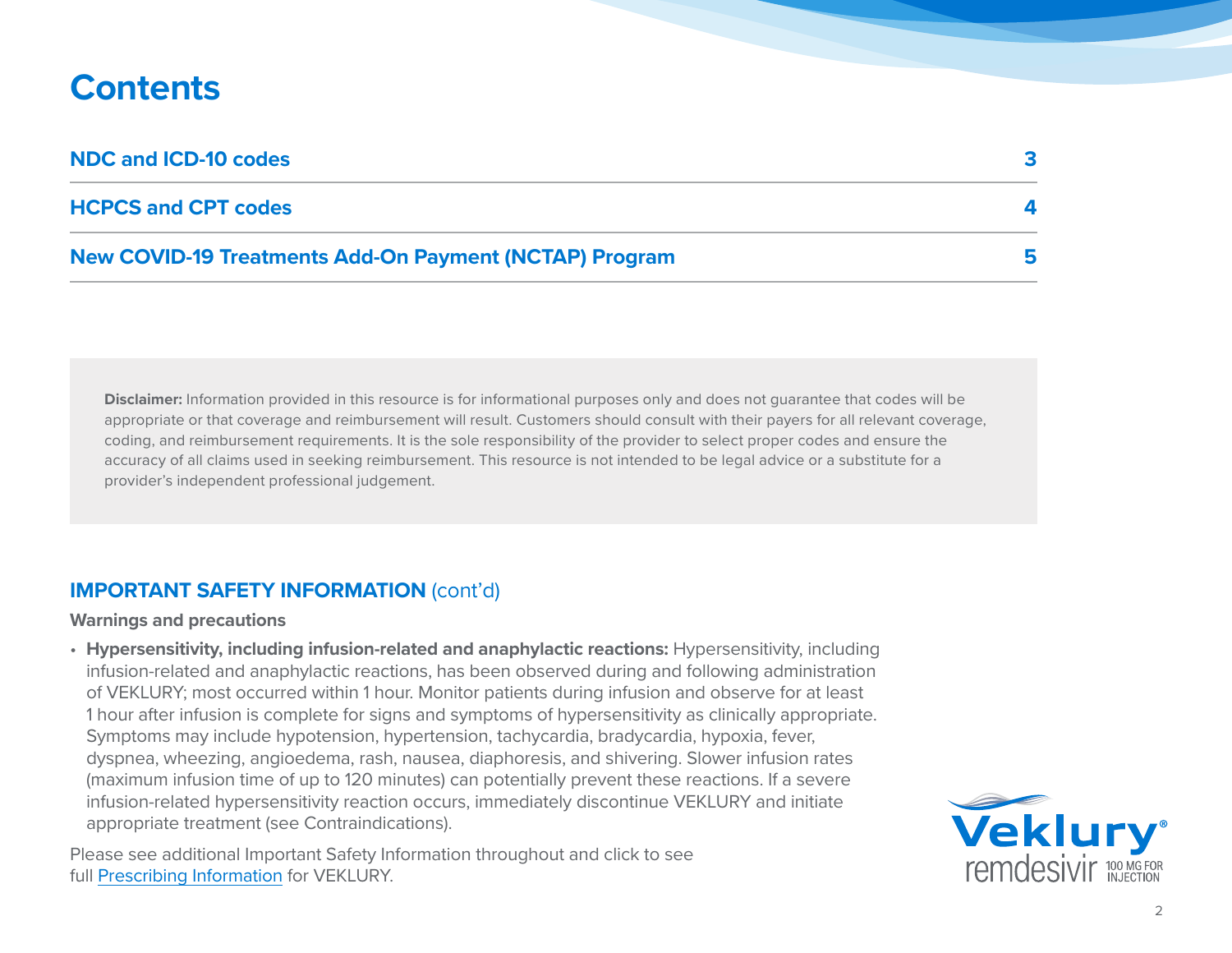# **NDC and ICD-10 codes**

| NDC <sup>1</sup> | VEKLURY® (remdesivir) 100 mg<br>for injection, lyophilized powder | VEKLURY <sup>®</sup> (remdesivir) 100 mg/20 mL<br>$(5 \text{ mg/mL})$ injection, solution |
|------------------|-------------------------------------------------------------------|-------------------------------------------------------------------------------------------|
| 10-digit code    | 61958-2901-2                                                      | 61958-2902-2                                                                              |
| 11-digit code    | 61958-2901-02                                                     | 61958-2902-02                                                                             |

Payer requirements regarding the use of a 10-digit or 11-digit NDC may vary. Both formats are listed here for your reference. Please consult with the payer to understand specific billing requirements.

#### **ICD-10-CM diagnostic code<sup>2</sup> <b>ICD-10-PCS** codes for VEKLURY<sup>2</sup>

| <b>Code</b>  | <b>Description</b>                                                                                  |                | Code                                                                                                             | <b>Description</b>                                                                                            |
|--------------|-----------------------------------------------------------------------------------------------------|----------------|------------------------------------------------------------------------------------------------------------------|---------------------------------------------------------------------------------------------------------------|
| <b>U07.1</b> | For discharges on or after April 1, 2020, continuing<br>through the rest of the COVID-19 PHE period | <b>XW033E5</b> | Introduction of remdesivir anti-infective into peripheral<br>vein, percutaneous approach, new technology group 5 |                                                                                                               |
|              |                                                                                                     |                | <b>XW043E5</b>                                                                                                   | Introduction of remdesivir anti-infective into central vein,<br>percutaneous approach, new technology group 5 |

#### For hospital discharges on or after November 2, 2020.

#### **Warnings and precautions** (cont'd)

**IMPORTANT SAFETY INFORMATION** (cont'd)

• **Increased risk of transaminase elevations:** Transaminase elevations have been observed in healthy volunteers and in patients with COVID-19 who received VEKLURY; these elevations have also been reported as a clinical feature of COVID-19. Perform hepatic laboratory testing in all patients (see Dosage and administration). Consider discontinuing VEKLURY if ALT levels increase to >10x ULN. Discontinue VEKLURY if ALT elevation is accompanied by signs or symptoms of liver inflammation.

Please see additional Important Safety Information throughout and click to see full [Prescribing Information](https://www.gilead.com/-/media/files/pdfs/medicines/covid-19/veklury/veklury_pi.pdf) for VEKLURY.

ICD-10-CM = International Classification of Diseases, Tenth Revision, Clinical Modification; NDC = National Drug Code; PCS = Procedural Coding System; PHE = Public Health Emergency.

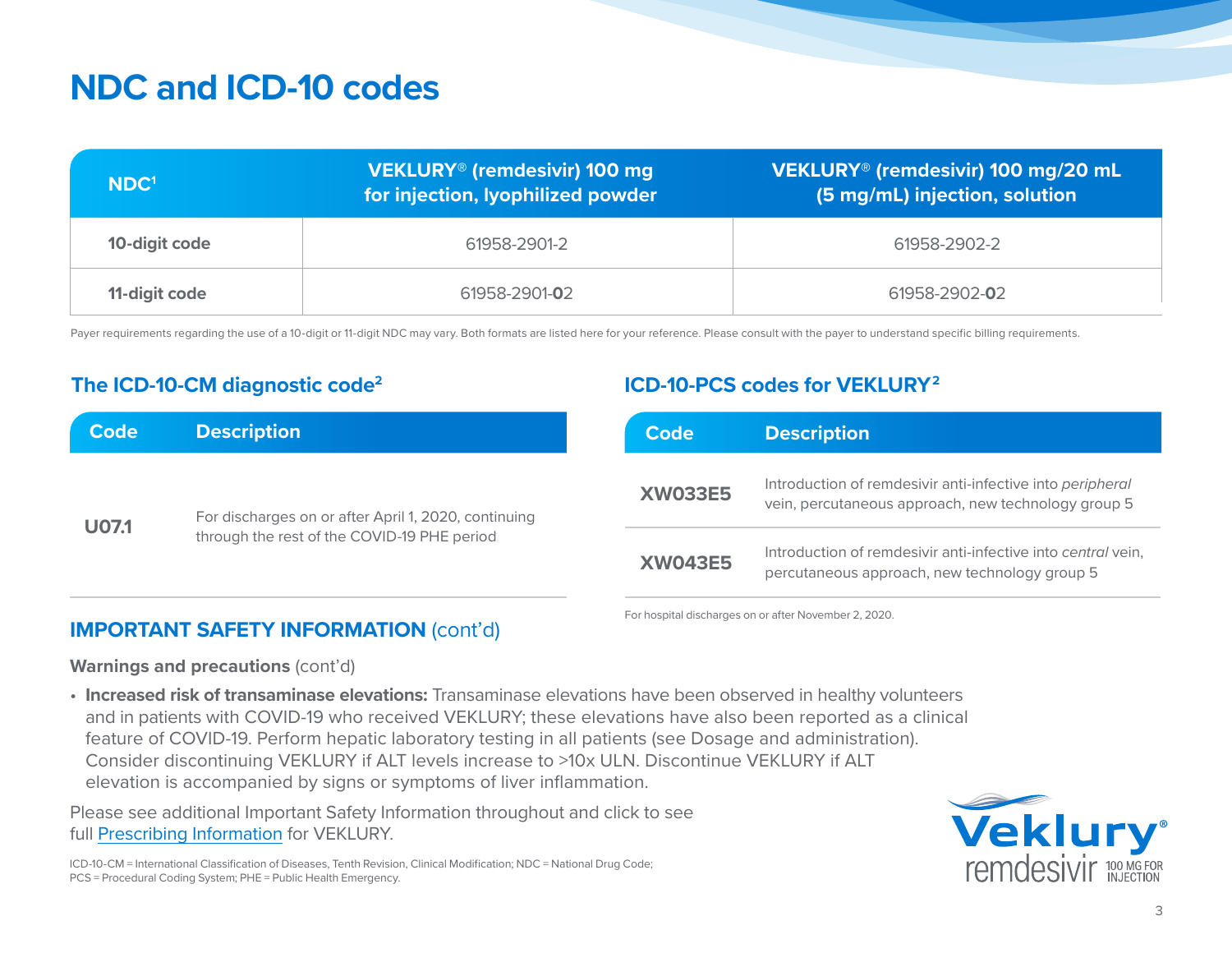# **HCPCS and CPT codes**

#### **HCPCS code3**

| <b>Code</b>  | <b>Description</b>                                                | <b>Note</b>                                                                                                                                                                                                                                                                                 |
|--------------|-------------------------------------------------------------------|---------------------------------------------------------------------------------------------------------------------------------------------------------------------------------------------------------------------------------------------------------------------------------------------|
| <b>J0248</b> | Long: Injection, remdesivir, 1 mg<br>Short: Inj, remdesivir, 1 mg | The Centers for Medicare & Medicaid Services (CMS) assigned the HCPCS code J0248 for<br>VEKLURY <sup>®</sup> antiviral medication when administered in an outpatient setting. This code is<br>available for all payers and is effective for dates of service on or after December 23, 2021. |

HCPCS coding requirements will vary by payer, setting of care, and date of service. Please verify patient-specific insurance benefits to confirm specific coding and billing guidelines for VEKLURY.

#### **CPT codes**

| <b>Code</b>                                                                                                                    | <b>Description</b>                                                                                                                                                               | Code  | <b>Description</b>                                                                                                                                                                                                                  |
|--------------------------------------------------------------------------------------------------------------------------------|----------------------------------------------------------------------------------------------------------------------------------------------------------------------------------|-------|-------------------------------------------------------------------------------------------------------------------------------------------------------------------------------------------------------------------------------------|
| Intravenous infusion, for therapy, prophylaxis, or<br>diagnosis (specify substance or drug); initial, up<br>96365<br>to 1 hour |                                                                                                                                                                                  | 96367 | Intravenous infusion, for therapy, prophylaxis, or diagnosis<br>(specify substance or drug); additional sequential infusion<br>of a new drug/substance, up to 1 hour (list separately in<br>addition to code for primary procedure) |
| 96366                                                                                                                          | Intravenous infusion, for therapy, prophylaxis, or diagnosis<br>(specify substance or drug); each additional hour (list<br>separately in addition to code for primary procedure) | 96368 | Intravenous infusion, for therapy, prophylaxis, or<br>diagnosis (specify substance or drug); concurrent<br>infusion (list separately in addition to code for<br>primary procedure)                                                  |

#### **IMPORTANT SAFETY INFORMATION** (cont'd)

**Warnings and precautions** (cont'd)

• **Risk of reduced antiviral activity when coadministered with chloroquine or hydroxychloroquine:** Coadministration of VEKLURY with chloroquine phosphate or hydroxychloroquine sulfate is not recommended based on data from cell culture experiments, demonstrating potential antagonism, which may lead to a decrease in the antiviral activity of VEKLURY.

Please see additional Important Safety Information throughout and click to see full [Prescribing Information](https://www.gilead.com/-/media/files/pdfs/medicines/covid-19/veklury/veklury_pi.pdf) for VEKLURY.



CPT = Current Procedural Terminology; HCPCS = Healthcare Common Procedure Coding System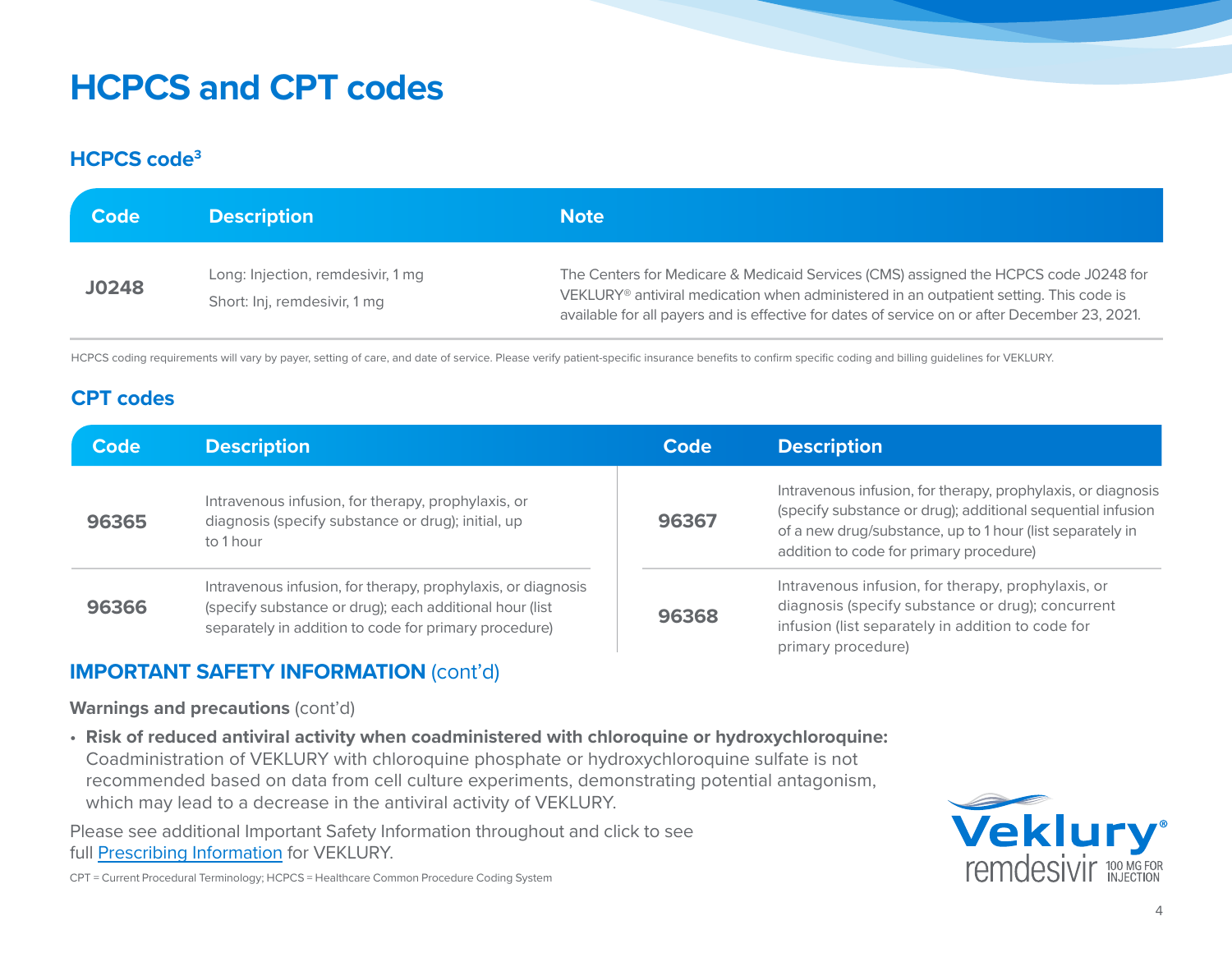## **CMS provides enhanced payments for eligible inpatient COVID-19 cases that involve the use of VEKLURY®2**

#### **New COVID-19 Treatments Add-On Payment (NCTAP) program**

- CMS provides a payment enhancement under the NCTAP program for eligible hospital inpatient cases that involve the use of certain new products or treatments with current FDA approval or an EUA to treat COVID-19, including VEKLURY2
- NCTAP, which was designed to mitigate potential financial disincentives for hospitals to provide new COVID-19 treatments, is effective from November 2, 2020, until the end of the fiscal year in which the COVID-19 public health emergency (PHE) ends.4

*[Click here](https://www.cms.gov/medicare/covid-19/new-covid-19-treatments-add-payment-nctap) or visit the CMS website to learn more about NCTAP.*

#### **Medicare DRG enhancement for COVID-19 cases**

- NCTAP claims are those that are eligible for the 20% add-on payment under Section 3710 of the CARES Act. Eligible claims have both of the following:
	- ICD-10-CM diagnosis code U07.1 (COVID-19)2
	- ICD-10-PCS codes shown on page 3 for VEKLURY
- The NCTAP is equal to the lesser of<sup>2</sup>:
	- 65% of the operating outlier threshold for the claim, or
	- 65% of the amount by which the costs of the case exceed the standard diagnosis-related group (DRG) payment\*
- Section 3710 of the Coronavirus Aid, Relief, and Economic Security (CARES) Act provides for an increase in the weighting factor for an assigned DRG by 20% for an individual diagnosed with COVID-19 and discharged during the PHE.2
- CMS requires a positive COVID-19 test in order for these Medicare claims to be eligible for the 20% increase in Medicare Severity DRG weighting factor.<sup>5</sup>

\*Including the adjustment to the relative weight under Section 3710 of the Coronavirus Aid, Relief, and Economic Security (CARES) Act. *The details provided are for general reimbursement information only and are not legal advice nor are they advice about how to code, complete, or submit any particular claim for payment. Information provided is not intended to increase or maximize reimbursement.*

#### **IMPORTANT SAFETY INFORMATION** (cont'd)

#### **Adverse reactions**

- The most common adverse reaction (≥5% all grades) was nausea.
- The most common lab abnormalities (≥5% all grades) were increases in ALT and AST.

#### **Drug interactions**

• Drug interaction trials of VEKLURY and other concomitant medications have not been conducted in humans.

#### **Dosage and administration**

• **Dosage:** For adults and pediatric patients ≥12 years old and weighing ≥40 kg: 200 mg on Day 1, followed by once-daily maintenance doses of 100 mg from Day 2 administered only via intravenous infusion. VEKLURY should be initiated as soon as possible after diagnosis of symptomatic COVID-19.

Please see additional Important Safety Information throughout and click to see full [Prescribing Information](https://www.gilead.com/-/media/files/pdfs/medicines/covid-19/veklury/veklury_pi.pdf) for VEKLURY.



EUA = Emergency Use Authorization.